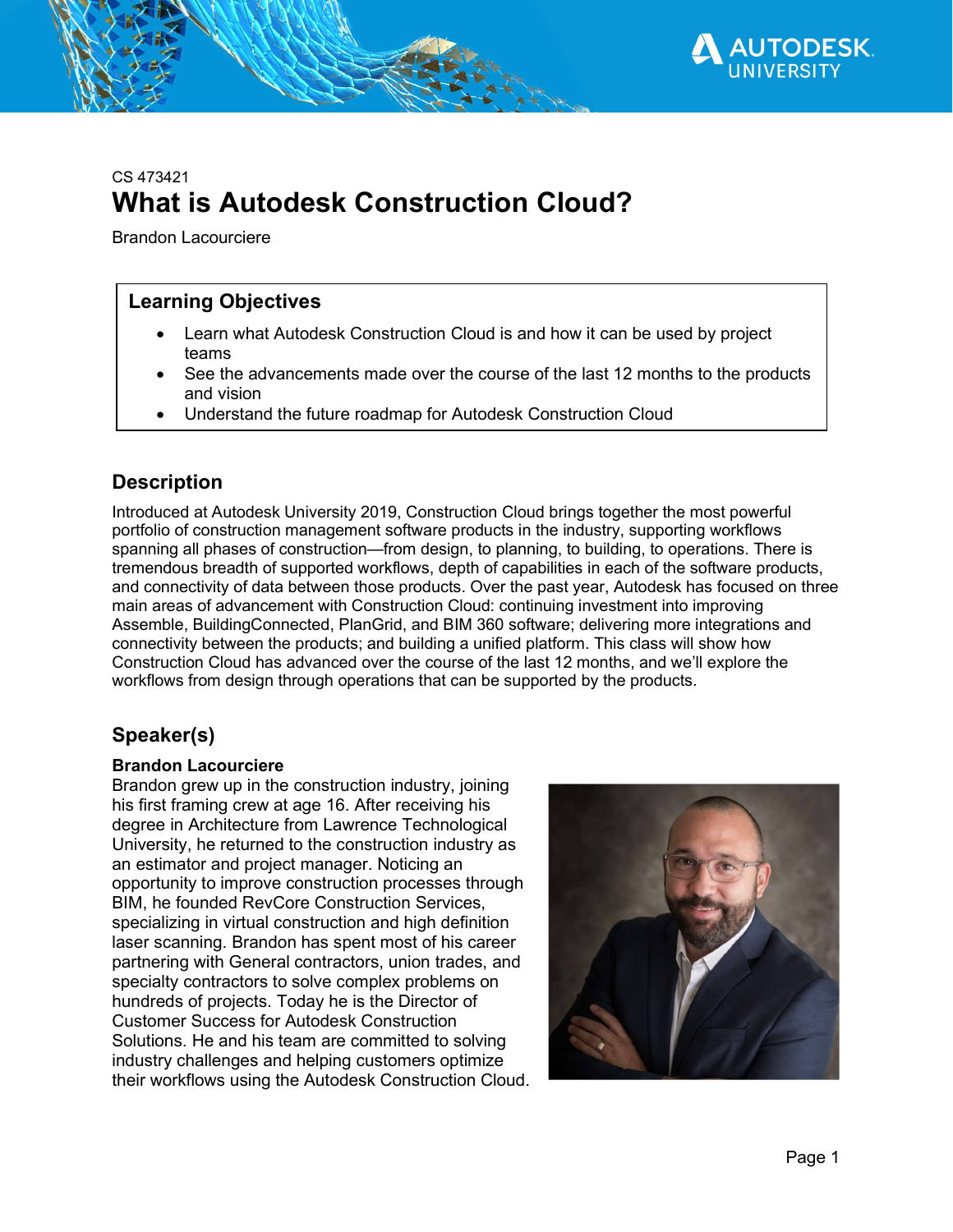

#### Autodesk's Journey in Construction

To put it plainly, Autodesk has had a long history in construction, but it hasn't always been smooth sailing. Especially for you, our customers, who expect us to have solutions, visions, and ideas that are accurate and can be leaned on as guidance for the future.

Now, let's start from the beginning. In 2006, we made a massive investment as a company. This is really the evolution of design and coordination, where you saw us purchase products like Revit, the maturity of solutions like Buzzsaw, and also the incorporation of platforms like Navisworks and Constructware. These are some really great solutions that are focused largely on delivering modelbased on information in a 2D deliverable that allowed for true connectivity between different variety of BIM platforms. Now, the reason that this was such an important point in our history is that a lot of the evolution that you'll see is based off the bedrock of what we did in the early days with products like Revit.





Now, as we move into 2010, we move into a field execution phase, and this is really where Autodesk takes its first step into construction. At this point, really Revit and AutoCAD were our primary offerings to our customers, but Navisworks was really catching on as a best-in-class solution for day-to-day model coordination.

At the same time, we understood that this influx of remote users and social media based applications via tools like the iPad were opening up the doors for customers to not just use the data in the office, but also in the field.

This is when we acquired products like Glue and Vela to allow for us for the first time to introduce our standalone solutions and the documentations they produce in a field-based deliverable.

We also, at this time, invested in companies like Get The Point and ourPlan to address longterm scheduling needs that our customers were facing as well as quantity and point takeoff that allowed us to very quickly develop a layout-based systems and layout information using a tool that would later be called Autodesk Point Layout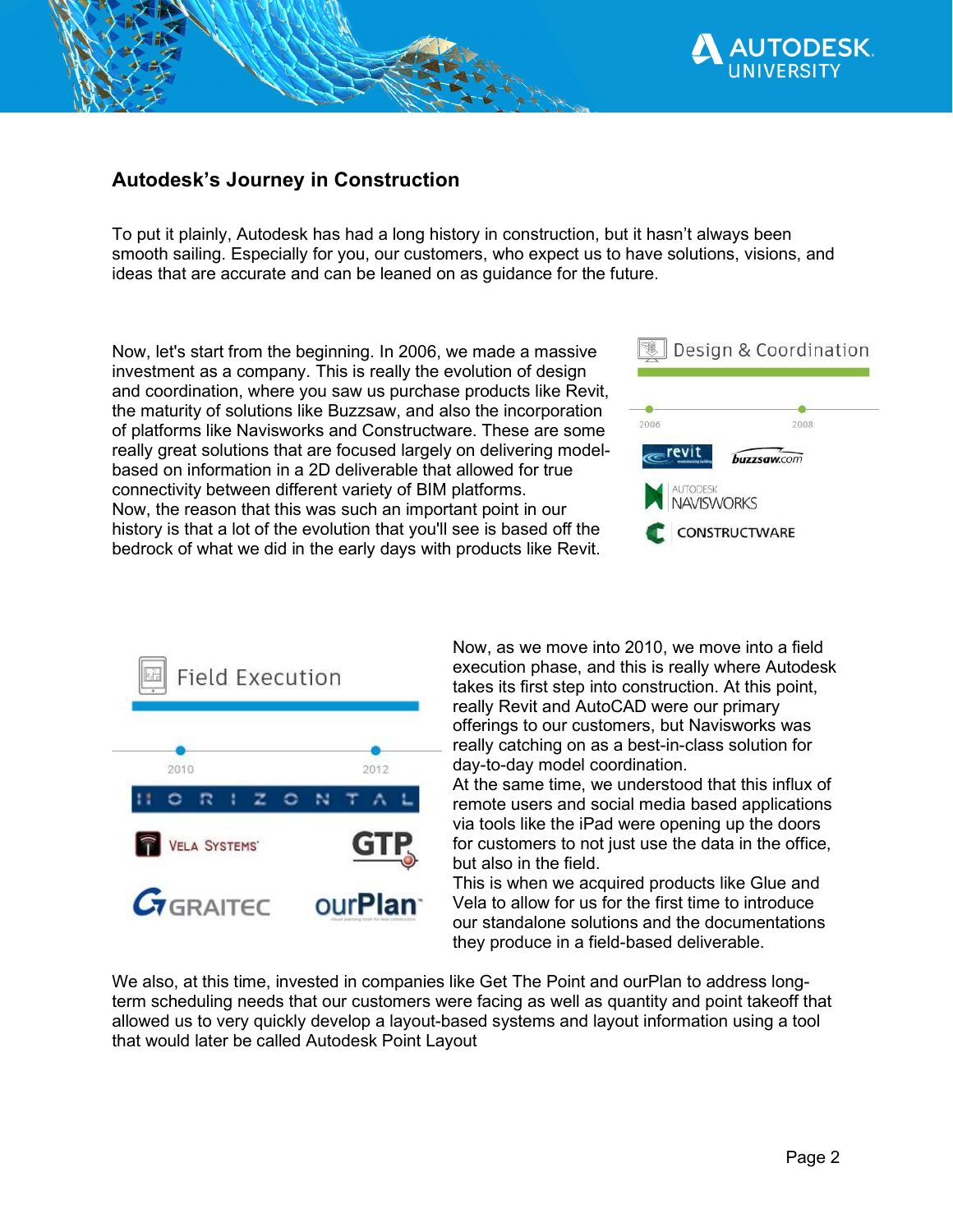

As we moved into the 2012, 2014, we began to understand that the complexities of our design and coordination tools and our field execution tools were starting to create a headache for some.

As a byproduct of that, we developed our BIM 360 platform along with our Forge API. Now, the reason these two tools came to be is because largely we wanted to connect what we saw as a desktop-based set of features in Navisworks and our field-based users with Vela.

By introducing the formalized BIM 360 platform, we began to connect these two tools and we did it on top of our Forge API allowing for the first time external third-party providers to provide a direct integration into our BIM 360 offerings.





Moving on to two years ago, 2018, we announced the acquisitions of three key, bestin-class products that could fill gaps in our product lifecycle. Those products – Assemble, PlanGrid, and BuildingConnected – gave us the ability to fulfill the Project Lifecycle. Preconstruction and Site Execution were now powerhouses for us, but at the time, we still have one problem. Yes, we now have these best in class products, but we have to make them communicate with each other, and allow a seamless flow of information. From the time of the acquisitions through today, we have and are continuing to connect the dots and workflows between our Autodesk Construction Cloud offerings.

Now, that really kind of brings us to where we are today here in 2020. There's a lot, there's a ton going on in this space now, and what a lot of our customers need is simplicity more than anything. So while our integrations are important, they weren't our only solution.

A big part of what Autodesk is focused on the last year really from the moment we made those acquisitions is creating a solution our customers have asked for, that unified deliverable that truly addresses and meets the needs that our customers have today. We know what those needs are, right? They're not the same as they were in 2019. Heck, they're not the same as they were in March. Our customers have had to make massive and dramatic changes to their business models and they should be applauded for the way that they've done it so skillfully, and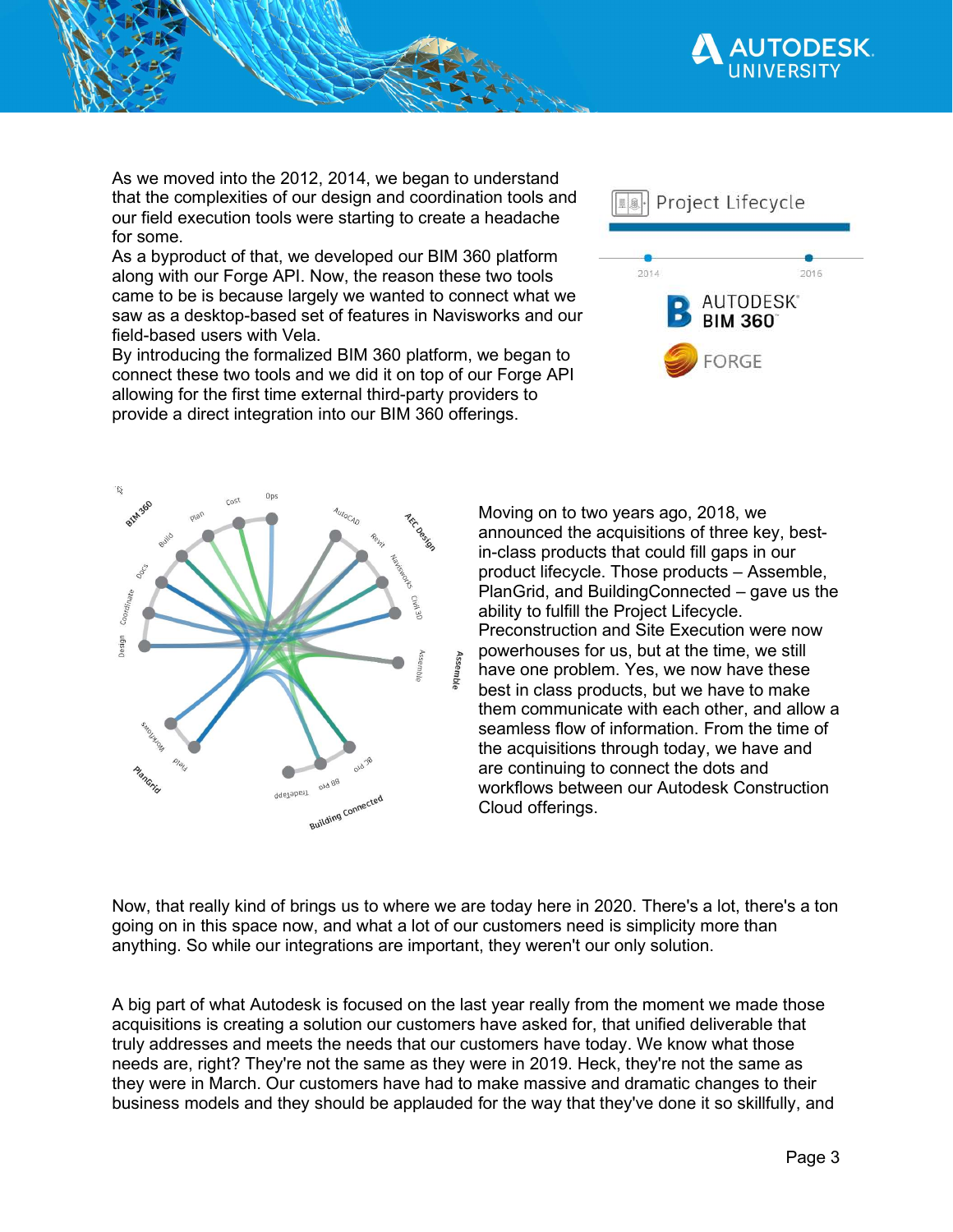

in many cases, through innovation that didn't exist three months ago. We are fortunate to have a customer base that is so technologically savvy, but at the same time innovative, and that's why we're so excited to deliver this unified platform.

|                    |                                                                                   | 36                                                                                                                              |                                                                                                          |                                               |
|--------------------|-----------------------------------------------------------------------------------|---------------------------------------------------------------------------------------------------------------------------------|----------------------------------------------------------------------------------------------------------|-----------------------------------------------|
|                    | Design                                                                            | Plan                                                                                                                            | <b>Build</b>                                                                                             | Operate                                       |
| Capabilities       | • Design Authoring<br>• Design Collaboration                                      | • Model Coordination<br>• Model Conditioning<br>Quantification<br>$\bullet$<br><b>Bid Management</b><br>٠<br>Qualification<br>٠ | • Project Management<br>• Cost Control<br>· Field Collaboration<br>• Quality & Safety<br>• Commissioning | • Facilities Maintenance<br>• Asset Lifecycle |
| <b>Shared Data</b> | Drawings · Issues · Specifications · RFIs · Cost · Assets · As-Builts<br>Models · |                                                                                                                                 |                                                                                                          |                                               |
| Insight            | Predictive Analytics · Benchmark Reports · Mitigation Strategies                  |                                                                                                                                 |                                                                                                          |                                               |
| <b>Network</b>     | <b>Builders Network</b>                                                           |                                                                                                                                 |                                                                                                          |                                               |

Now, inside of our offering, it has a wide variety of features and functions.

Some are just really table stakes, things that our customers have been asking for for some time that we've made good on.

That includes the ability to do simple operations like escalate an issue to an RFI, an RFI to a change order, and then manage that change order across budget and forecasting modules that reside inside of our cost tools.

In addition to that, we've also introduced new solution sets, which include both 2D and 3D estimation, as well as progress tracking, which we'll talk about in just a few moments. What's really important to understand is that these aren't just features on a slide. They're interconnected workflows that ensure when we escalate certain items, that they quickly and seamlessly connect with all of the different offerings.

This is maybe best understood when we look at our quality management and safety management platforms, which for the first time allow us to leverage features like Meeting Minutes to understand how a safety kickoff discussion or a safety planning meeting in the morning could evolve into larger safety discussions or quality and safety discussions out in the field.

In addition to that, our Meeting Minutes platform allows us to escalate old and new business, allowing us to quickly understand how things have progressed over the course of multiple weeks.